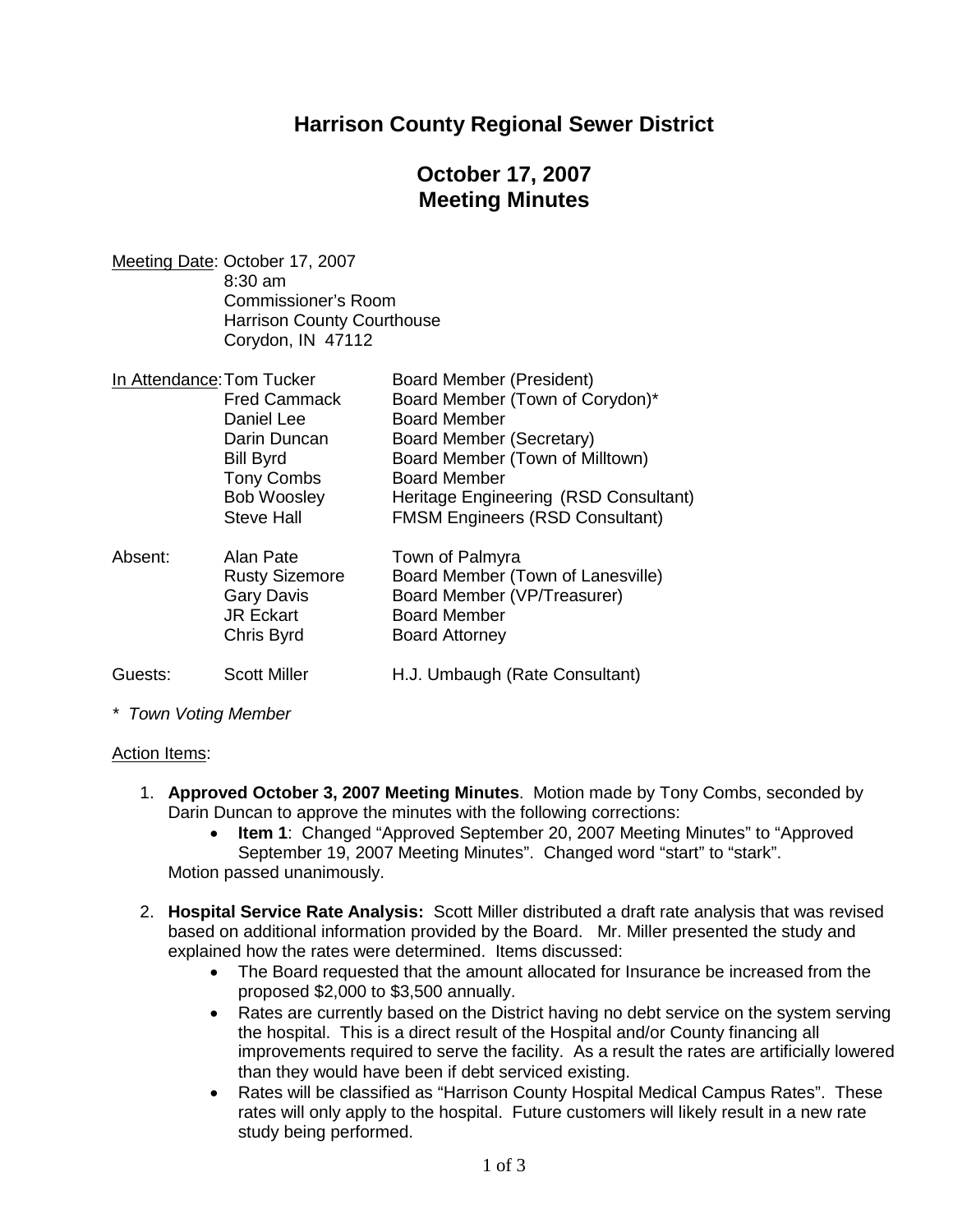- Board requested that Mr. Miller calculate a second set of rates that assumes money would have been borrowed by the District to finance the improvements. This revised rate will be used for informational purposes only. It will be used to educate the Board on what impact borrowing funds has on rates.
- Ramsey Water is currently working on a Memorandum of Understanding between Ramsey and the District that will spell out how billings will occur and the charges associated with the billings.
- The Board suggested that the rate only include charges for 2" and 8" meters at this time.
- Monthly surveillance fees will be reduced from \$660 to \$330. The amount of this item is determined by the current inter-local agreement between the Town and District.
- It was recommended that upon adoption of the rate ordinance that a copy be sent to the Hospital as a courtesy for their review prior to the public hearing.
- Mr. Miller will revise the rate analysis based on the comments received and submit the final rate study at the November 7, 2007 Board Meeting. Current schedule is for the Board to adopt a Rate Ordinance at the November 7, 2007 meeting. A public hearing will then be held later in the month prior to final acceptance of the ordinance.
- 3. **Berkshire WWTP Subcommittee:** The subcommittee has not met to review the draft agreement prepared by SSK. The committee will meet prior to the next Board meeting and will make a recommendation to the Board at that time.
- 4. **Invoices:** Approved the following invoices:
	- Heritage/FMSM Invoice No. 5 New Salisbury Project Budget: \$1,080 Motion made by Tony Combs, seconded by Dan Lee. Motion passed unanimously.
	- Heritage/FMSM Invoice No. 18 2007 Operating Budget: \$2,967 Motion made by Dan Lee, seconded by Tony Combs. Motion passed unanimously.
	- Chris Byrd Invoice Legal Fees: \$100 Motion made by Darin Duncan, seconded by Tony Combs. Motion passed unanimously.
- 5. **IRSDA Conference:** Bob Woosley reminded everyone of the annual conference on October  $29<sup>th</sup>$ . Gary Davis, Tom Tucker, and Bob Woosley are attending.
- 6. **Indiana Water Pollution Control Board Mtg (Nov. 14th, 2007):** Location of meeting has not yet been determined. IWPC will make this determination and notify the District. District has been asked to facilitate taking them on a site tour in the morning following by a detailed presentation at or near 1:30 pm. The detailed presentation will focus on how the District was formed and include a presentation on what we have done and where we are headed in the future. Steve Hall and Bob Woosley will prepare a draft of this presentation and present this to the Board at their next meeting. Darin Duncan asked if there were funds remaining in Heritage/FMSM's current contract to cover this effort (given that it was not included in the original budget projections). Bob Woosley stated that he felt there were sufficient funds to cover this effort. Darin requested that they review the budget and notify the Board if it appeared there would be a shortage.

### Next Meeting:

- 1. November 7, 11:30 am @ Harrison County Commissioner's Room.
- 2. Agenda Items:
	- Approval of October 17, 2007 meeting minutes
	- Hospital Rate Ordinance